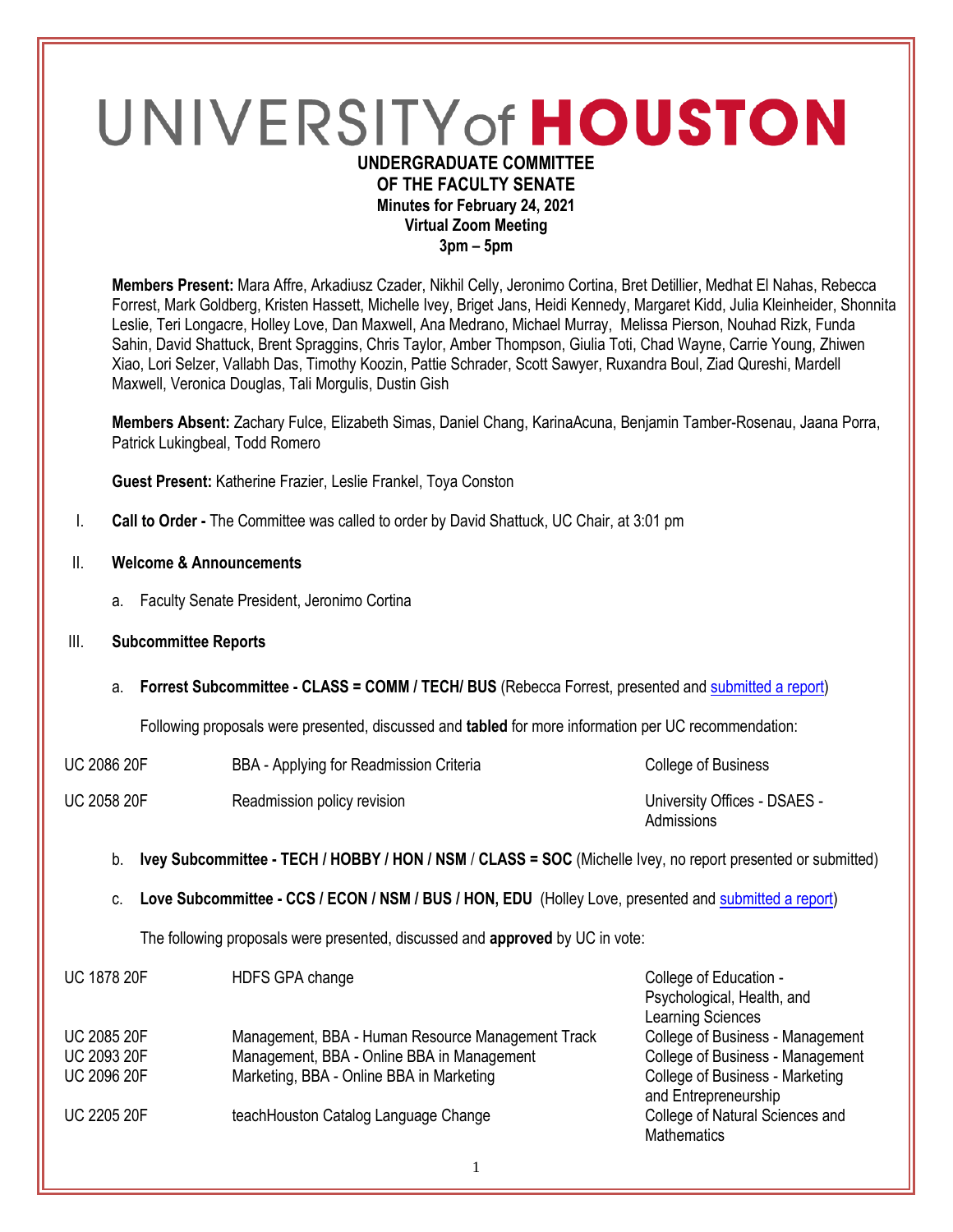- d. **Medrano Subcommittee - BUS** / **CLASS = ENG, HHP, HS, HIS** (Anna Medrano, no report presented or submitted)
- e. **Thompson Subcommittee - MCL / PS / ENGI / HRM / COA / CLASS = MCL, PS, WGS / TECH** (Amber Thompson, presented and [submitted a report\)](https://uofh.sharepoint.com/:w:/s/uc/admin/EUbHlZD168VChGnNv1G0i5ABem2frwt39mmcsNPPT-jwAg?e=IFgZOD)

Following proposal was presented, discussed and **disapproved** by UC in vote:

UC 2150 20F DIGM 4379 - Transmedia Marketing College of Technology - Information

and Logistics Technology

#### IV. **Old Business**

- a. UC Bylaw Amendments *(revised Feb 2021)* Presented, discussed and **approved** by UC in vote:
- i. Unanimous in favor, with two members abstaining
- UC 2278 21S [UC Bylaws Fall 2020 amendments](https://uofh.sharepoint.com/:li:/s/uc/E59p8O7QoOpEij9znxz3LJUBo41qRhLtdx4TgRbfflOWZQ?e=2R1vOe) Undergraduate Committee of the

Faculty Senate

Supplemental Documentation:

[UC Bylaws Final 9\\_2011](https://uofh.sharepoint.com/sites/uc/admin/Shared%20Documents/Bylaws/BYLAWS%20FALL%202020/UC%20Bylaws%20Final%209_2011.doc?d=wd0126a2f1d244a9991979d981384d3a5) – Current Official Bylaws UC Bylaws Final 5 2019 – Amendments Approved by UC but not adopted

## V. **New Business**

- a. Six Seats Up for Election: Results of the determination of representation on the UC for the 2021 elections
	- i. (1) Business
	- ii. (1) CLASS
	- iii. (1) Nursing
	- iv. (1) Education
	- v. (2) NSM
- b. Volunteers needed to serve on subcommittee to look at courses no longer offered but taken by other colleges

### VI. **Resources**

**NOTE**: All meetings are held in room 306 (Faculty Senate Office), M.D. Anderson Library unless, otherwise noted.

### a. **Scheduled meetings for 2020-2021:**

Fall 2020: August 26 (orientation meeting), September 30, October 28, November 11, \*November 18 (special meeting), December 9 (as needed)

Spring 2021: January 27, \*February 3 (special meeting), \*February 23 (special meeting), February 24, March 31, April 28, May 12 (as needed)

### b. **Helpful Websites**:

- Undergraduate Committee: [www.uh.edu/undergraduate-committee/](http://www.uh.edu/undergraduate-committee/)
- Current (2020-2021) Undergraduate Catalog: <http://publications.uh.edu/index.php?catoid=36>
- UH Core Curriculum section: [www.uh.edu/academics/corecurriculum/](http://www.uh.edu/academics/corecurriculum/)

## c. **E-mail Listservs:**

- i. UC General Membership: [UNDERGRAD-COMMITTEE@LISTSERV.UH.EDU](mailto:UNDERGRAD-COMMITTEE@LISTSERV.UH.EDU)
- ii. UC Executive Committee: [UC-EXEC@LISTSERV.UH.EDU](mailto:UC-EXEC@LISTSERV.UH.EDU)
- iii. UC Subcommittees:
	- [DUNKELBERGER-SUBCOMMITTEE@LISTSERV.UH.EDU](mailto:DUNKELBERGER-SUBCOMMITTEE@LISTSERV.UH.EDU)
	- [FORREST-SUBCOMMITTEE@LISTSERV.UH.EDU](mailto:FORREST-SUBCOMMITTEE@LISTSERV.UH.EDU)